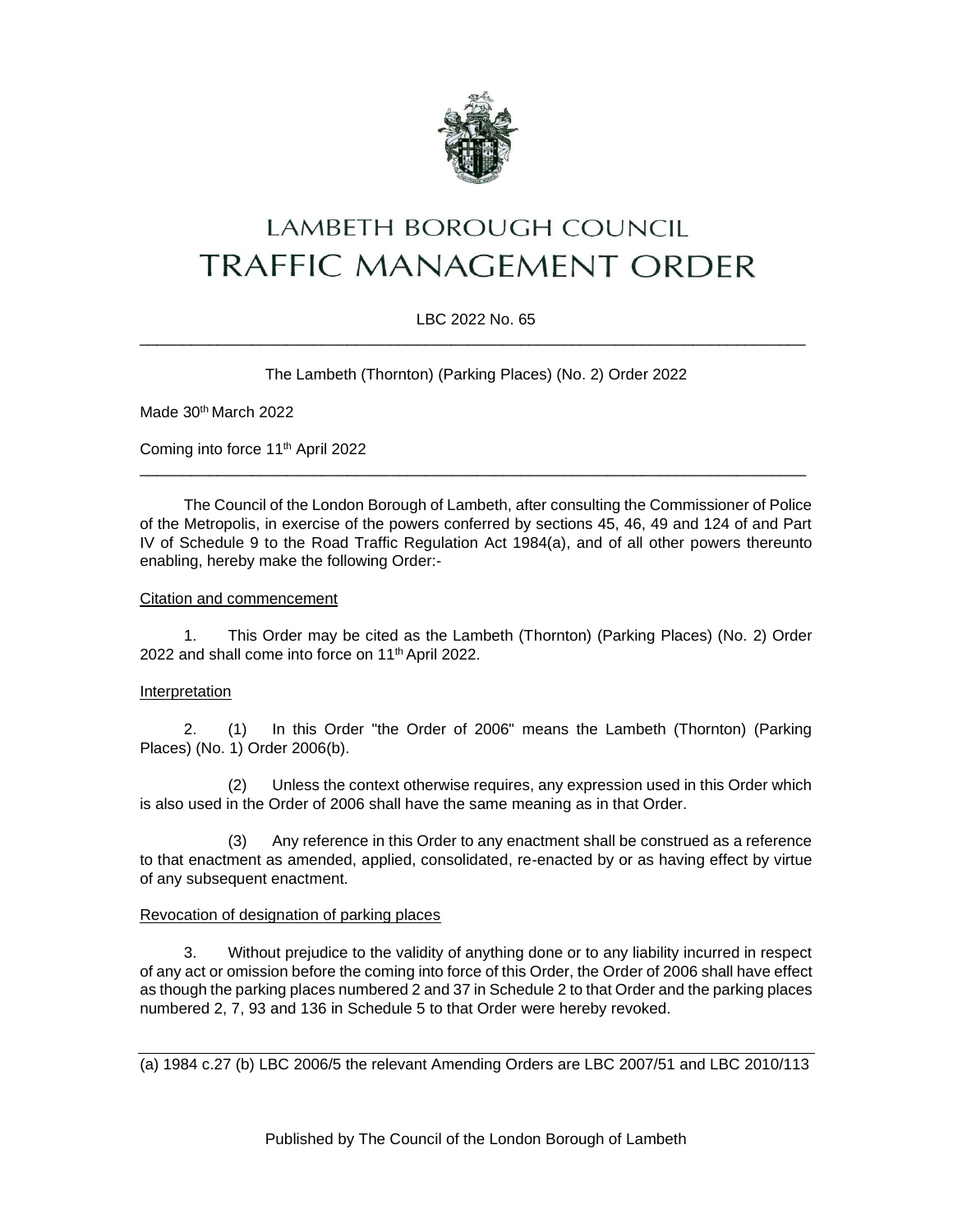# Designation of parking places and application of the Order of 2006 thereto

4. (1) Each area on a highway comprising the length of carriageway of a street specified in column 2 of Schedules 1, 2, 3 and 4 to this Order and bounded on one side of that length by the edge of the carriageway and on the other sides by a white line marking is designated as a parking place.

(2) The reference in this Article to a white line marking shall be construed as a reference to the white line marking (either broken or continuous) provided for in Schedule 7 to the Traffic Signs Regulations and General Directions 2016(b) or, if applicable, authorised by the Secretary of State by virtue of section 64 of the Road Traffic Regulation Act 1984.

(3) The provisions of the Order of 2006 (other than Articles 3 and 16) shall apply to the areas designated as parking places by this Order as if in those provisions any reference to a parking place included a reference to an area designated as a parking place by this Order and as if any reference to Schedule 2 to the Order of 2006 included a reference to Schedule 1 to this Order and as if any reference to Schedule 5 to the Order of 2006 included a reference to Schedule 2 to this Order.

# Placing of traffic signs, etc.

- 5. The Council shall:-
	- (a) place and maintain traffic signs indicating the limits of each parking place referred to in Schedule 1, 2, 3 or 4 to this Order;
	- (b) place and maintain in or in the vicinity of each parking place referred to in Schedules 1, 2, 3 and 4 to this Order traffic signs indicating that such parking places may be used during the permitted hours for the leaving only of the vehicles specified in Articles 4(3), 4(6), 4(11) and 4(12) respectively of the Order of 2006; and
	- (c) carry out such other works as is reasonably required for the purposes of the satisfactory operation of a parking place.

#### Amendments to the Order of 2006

6. Without prejudice to the validity of anything done or to any liability incurred in respect of any act or omission before the coming into force of this Order, the Order of 2006 shall have effect as though:

(a) in Article 2(1) to that Order, in the meanings assigned to the expressions "electronic Lambeth car club permit", "hard copy Lambeth car club permit" and "validate", for the text "Schedule 1, 2, 3, 4, 5, 7A or 7B" there were substituted the text "Schedule 1, 2, 3, 4, 5, 7A, 7B, 7C or 7D";

(b) in Article 3(1)(a) of that Order, for the text "Schedule 1, 2, 3, 4, 5, 6, 7, 7A or 7B" there were substituted the text "Schedule 1, 2, 3, 4, 5, 6, 7, 7A, 7B, 7C or 7D";

(c) in Article 3(1)(b) of that Order, for the text "Schedule 1, 2, 3, 4, 5, 6, 7, 7A or 7B" there were substituted the text "Schedule 1, 2, 3, 4, 5, 6, 7, 7A, 7B, 7C or 7D";

(a) S.I. 2016/362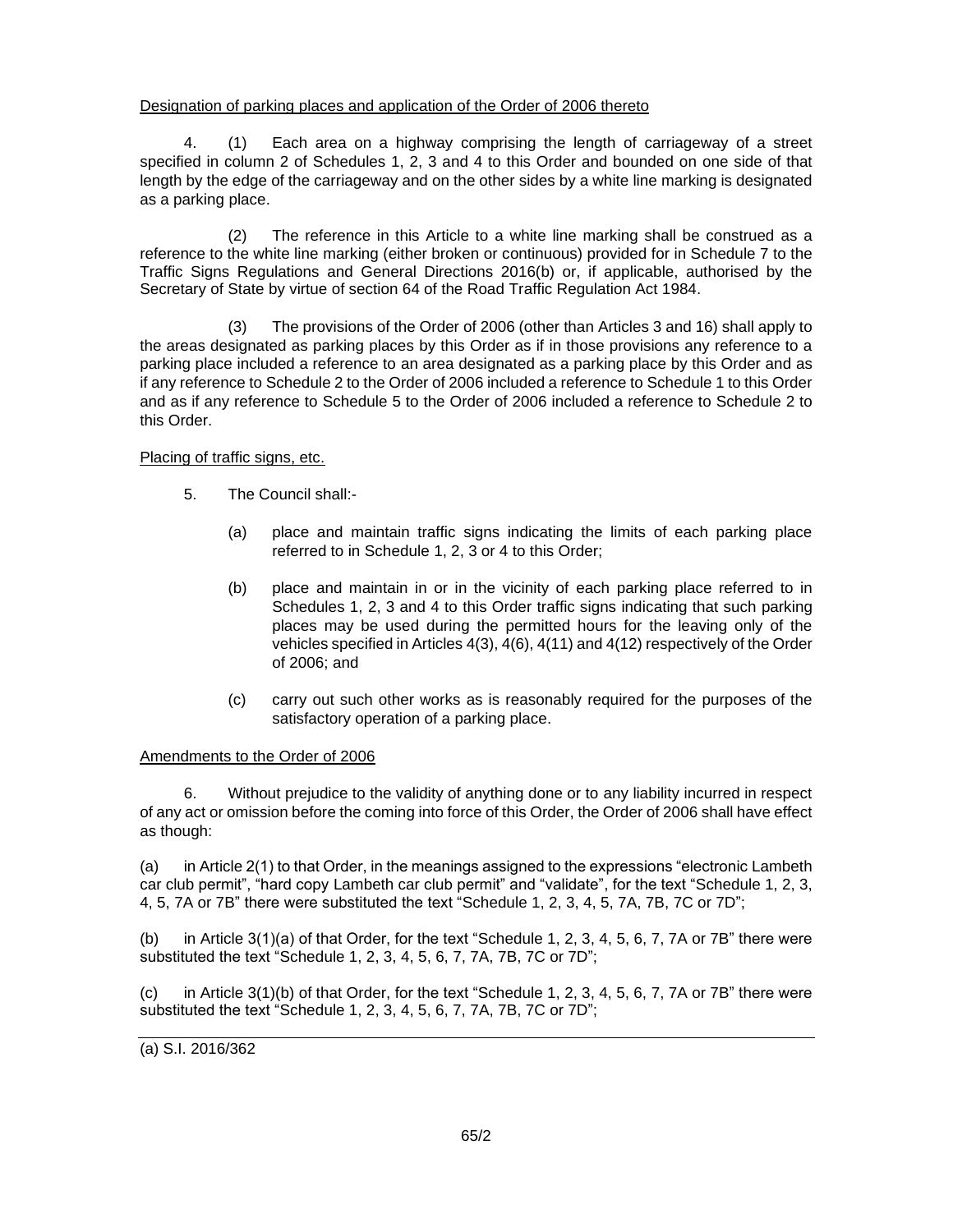(d) there were added as Articles 4(11) and 4(12) to that Order, the following:

"(11) Each parking place referred to in Schedule 7C may be used, subject to the provisions of this Order, for the leaving during the permitted hours of such vehicles of the class specified in paragraph (1) of this Article:-

- (a) as display in the manner specified in Article 5(11)(a) either a valid hard copy Lambeth resident's permit, a valid hard copy Lambeth car club permit, a valid hard copy Lambeth visitor's permit or a valid hard copy trade permit, issued in respect of that vehicle; or
- (b) in respect of which there has been granted either an electronic Lambeth resident's permit, an electronic Lambeth car club permit, a flexible car club permit, an electronic Lambeth visitor's permit or an electronic trade permit and a handheld device shows the indication specified in Article 5(11)(b),

provided that the electrical storage battery of that vehicle is in the process of being charged from a mains electrical source adjacent to that parking place.

(12) Each parking place referred to in Schedule 7D may be used, subject to the provisions of this Order, for the leaving during the permitted hours of such vehicles of the class specified in paragraph (1) of this Article:-

- (a) as display in the manner specified in Article 5(12)(a) either a valid hard copy Lambeth resident's permit, a valid hard copy Lambeth business permit, a valid hard copy teacher's permit, a valid hard copy Lambeth car club permit, a valid hard copy health care permit, a valid hard copy Lambeth visitor's permit or a valid hard copy trade permit, issued in respect of that vehicle; or
- (b) in respect of which there has been granted either an electronic Lambeth resident's permit, an electronic Lambeth business permit, an electronic teacher's permit, an electronic Lambeth car club permit, a flexible car club permit, an electronic health care permit, an electronic Lambeth visitor's permit or an electronic trade permit and a hand-held device shows the indication specified in Article 5(12)(b),

provided that the electrical storage battery of that vehicle is in the process of being charged from a mains electrical source adjacent to that parking place.";

(e) there were added as Article 5(11) to that Order, the following:

"(11) At all times during which a vehicle is left in a parking place referred to in Schedule 7C during the permitted hours:-

- (a) it shall display either a valid hard copy Lambeth resident's permit, a valid hard copy Lambeth car club permit, a valid hard copy Lambeth visitor's permit or a valid hard copy trade permit, issued in respect of that vehicle, so that all the particulars on that hard copy Lambeth resident's permit, that hard copy Lambeth car club permit, that hard copy Lambeth visitor's permit or that hard copy trade permit, as the case may be, are clearly visible from outside that vehicle and from the front or nearside of that vehicle; or
- (b) there shall be an indication on a hand-held device that either an electronic Lambeth resident's permit, an electronic Lambeth car club permit, a flexible car club permit, an electronic Lambeth visitor's permit or an electronic trade permit has been granted in respect of that vehicle and the permit is valid.";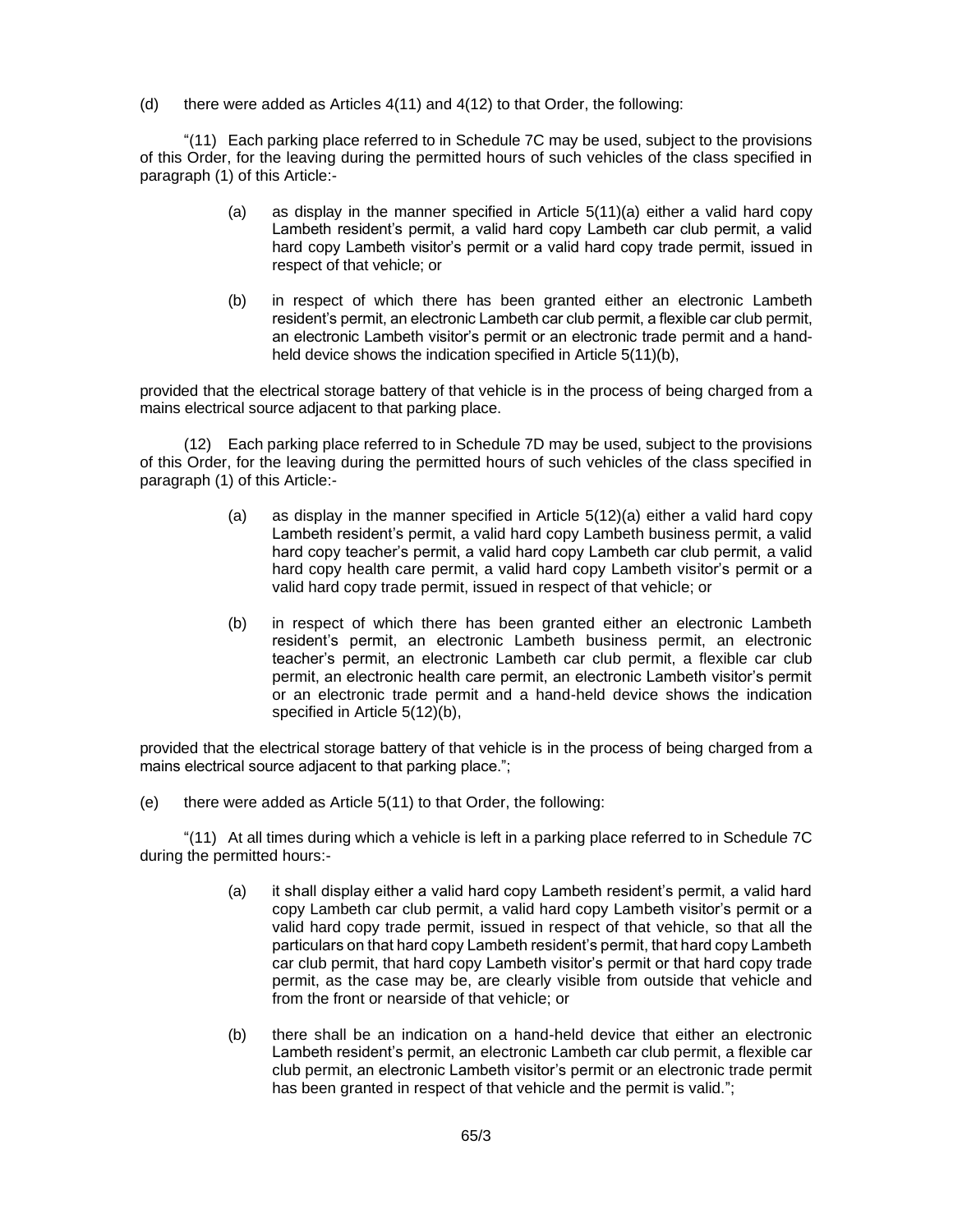$(f)$  there were added as Article  $5(12)$  to that Order, the following:

"(12) At all times during which a vehicle is left in a parking place referred to in Schedule 7D during the permitted hours:-

- (a) it shall display either a valid hard copy Lambeth resident's permit, a valid hard copy Lambeth business permit, a valid hard copy Lambeth car club permit, a valid hard copy teacher's permit, a valid hard copy health care permit, a valid hard copy Lambeth visitor's permit or a valid hard copy trade permit, issued in respect of that vehicle, so that all the particulars on that hard copy Lambeth resident's permit, that hard copy Lambeth business permit, that hard copy Lambeth car club permit, that hard copy teacher's permit, that hard copy health care permit, that hard copy Lambeth visitor's permit or that hard copy trade permit, as the case may be, are clearly visible from outside that vehicle and from the front or nearside of that vehicle; or
- (b) there shall be an indication on a hand-held device that either an electronic Lambeth resident's permit, an electronic Lambeth business permit, an electronic Lambeth car club permit, a flexible car club permit, an electronic teacher's permit, an electronic health care permit, an electronic Lambeth visitor's permit or an electronic trade permit has been granted in respect of that vehicle and the permit is valid.";

(g) in Article 12(1)(a) of that Order, for the text "Schedule 1, 2, 3, 4, 5, 6, 7, 7A or 7B" there were substituted the text "Schedule 1, 2, 3, 4, 5, 6, 7, 7A, 7B, 7C or 7D";

- (h) for paragraph (b) of Article 16 of that Order, there were substituted the following:
	- "(b) place and maintain in or in the vicinity of each parking place referred to in Schedule 1, 2, 3, 4, 5, 6, 7, 7A, 7B, 7C or 7D traffic signs indicating that such parking place may be used during the permitted hours for the leaving of the vehicles specified in Article 4(2), 4(3), 4(4), 4(5), 4(6), 4(7), 4(8), 4(9), 4(10), 4(11) or 4(12) respectively;

(i) in Article 20(5) of that Order, for the text "Schedule 3, 4, 5, 6 or 7" there were substituted the text "Schedule 3, 4, 5, 6, 7, 7C or 7D";

(j) for Article 23 of that Order, there were substituted the following:

"23. (1) No vehicle in respect of which payment of the parking charge has been made in accordance with:-

- (a) the provisions of Article 18(1) and which has been taken away from a parking place referred to in Schedule 1 during the permitted hours; or
- (b) the provisions of Article 18(2) and which has been taken away from a parking place referred to in Schedule 2, 7A or 7B during the permitted hours,

shall, until the expiration of 1 hour from the time that vehicle was taken away, again be left in that parking place during the permitted hours.

No vehicle which has been taken away from a parking place referred to in Schedule 7C or 7D during the permitted hours, shall, until the expiration of 2 hours from the time that vehicle was taken away, again be left in that parking place during the permitted hours.";

(k) in Article 24(3) of that Order, for the text "Schedule 1, 2, 3, 4, 5, 7A or 7B" there were substituted the text "Schedule 1, 2, 3, 4, 5, 7A, 7B, 7C or 7D";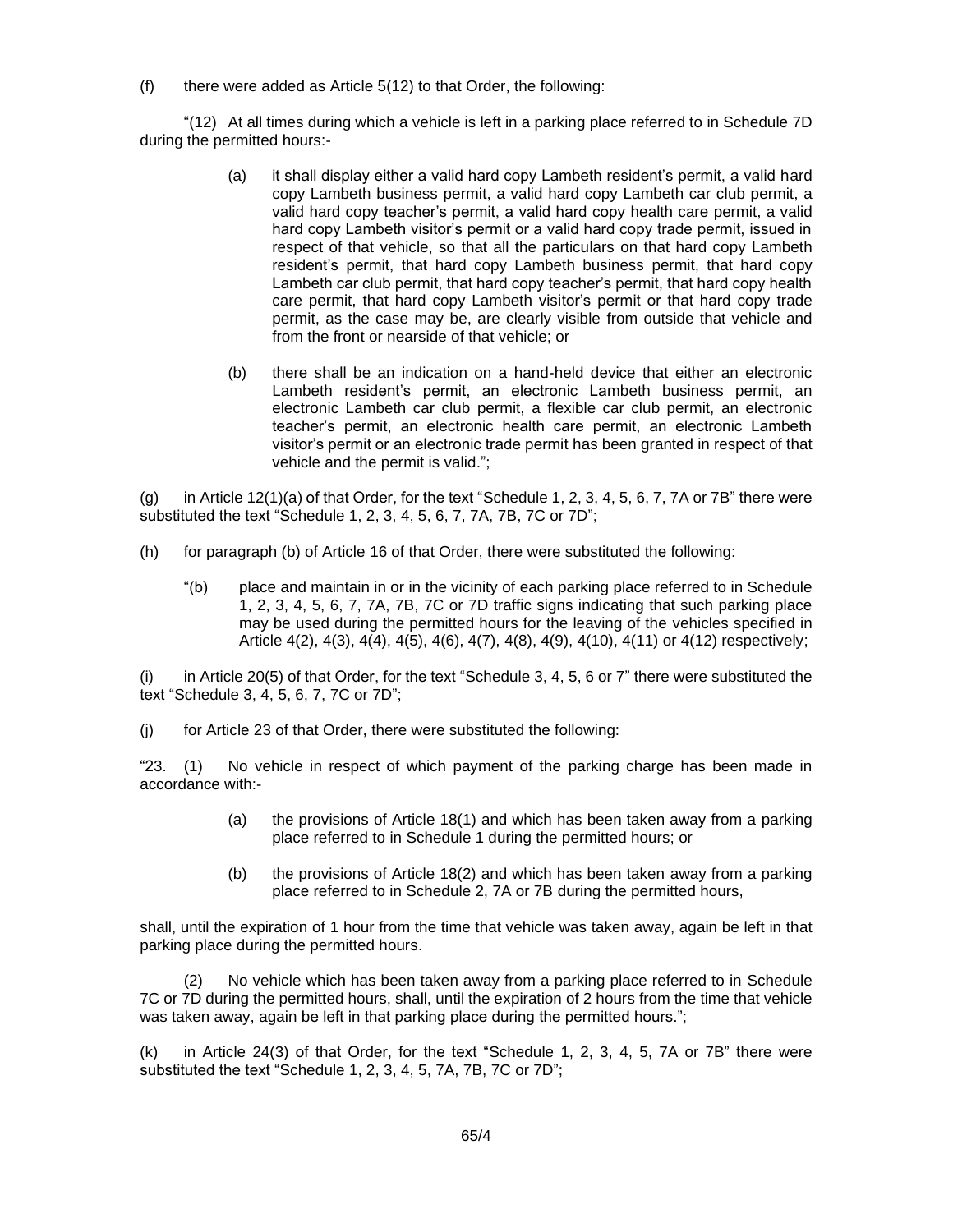(l) in Article 25(3)(a) of that Order, for the text "Schedule 1, 2, 6, 7, or 7B" there were substituted the text "Schedule 1, 2, 6, 7, 7B or 7D";

(m) in Article 25(3)(b) of that Order, for the text "Schedule 1, 2, 6 or 7" there were substituted the text "Schedule 1, 2, 6, 7 or 7D";

(n) in Article 26(3) of that Order, for the text "Schedule 1, 2, 3, 4, 5, 7A or 7B" there were substituted the text "Schedule 1, 2, 3, 4, 5, 7A, 7B, 7C or 7D";

(o) in Article 27(3) of that Order, for the text "Schedule 1, 2, 3, 4, 5, 7A or 7B" there were substituted the text "Schedule 1, 2, 3, 4, 5, 7A, 7B, 7C or 7D";

(p) in Article 28(3) of that Order, for the text "Schedule 1, 2, 6, 7 or 7B" there were substituted the text "Schedule 1, 2, 6, 7, 7B or 7D";

(q) in Article 29(3)(a) of that Order, for the text "Schedule 1, 2, 7A or 7B" there were substituted the text "Schedule 1, 2, 7A, 7B or 7D";

(r) in Article 30(4) of that Order, for the text "Schedule 1, 2, 3, 4, 5, 7A or 7B" there were substituted the text "Schedule 1, 2, 3, 4, 5, 7A, 7B, 7C or 7D"; and

(s) there were added as Schedules 7C and 7D to that Order and the headings to those Schedules, the Schedules and the headings to those Schedules set out in Schedules 3 and 4 to this Order.

Dated this thirtieth day of March 2022.

Ben Stevens Highway Network Manager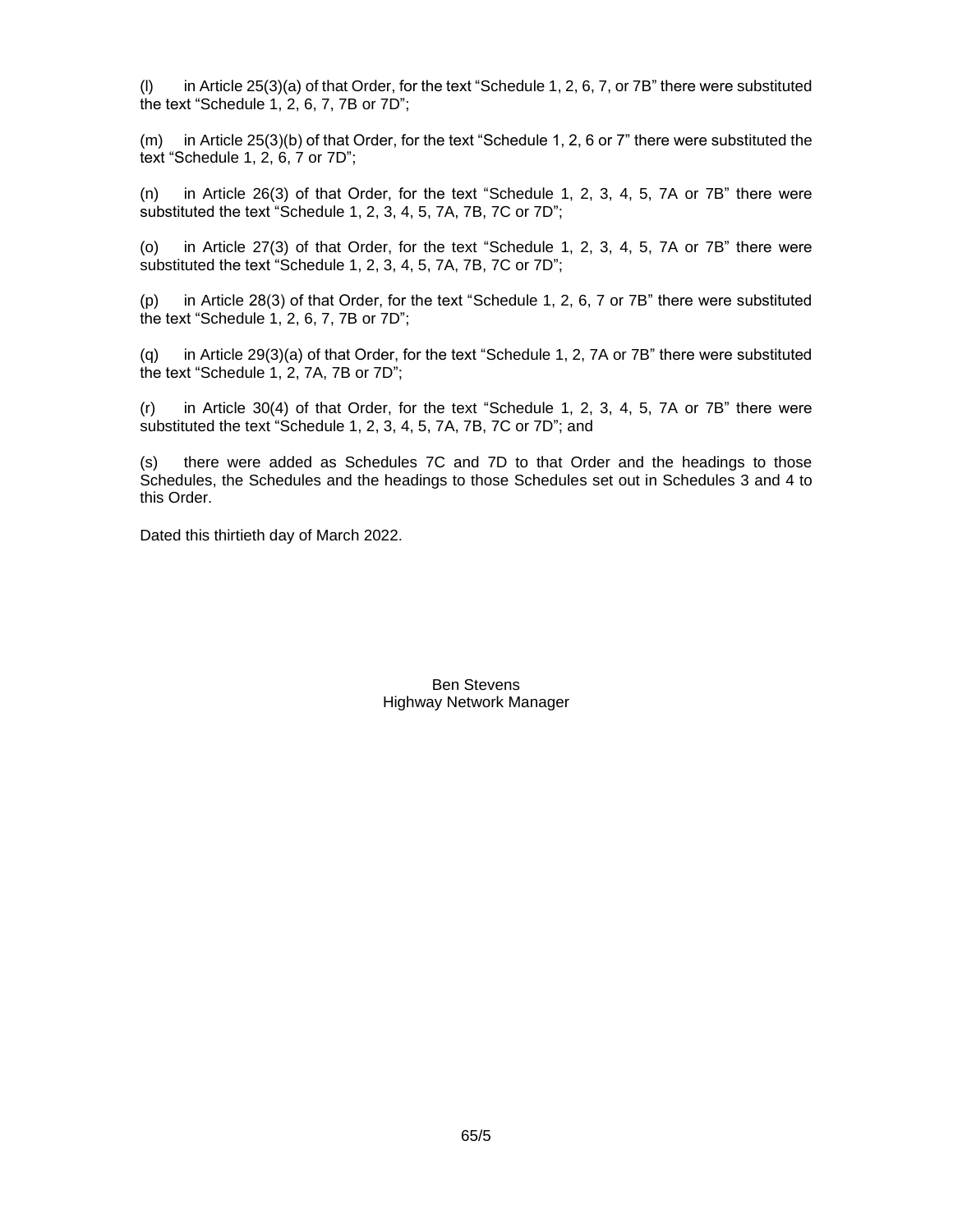#### SCHEDULE 1 (see Article 4)

IN RELATION TO A PARKING PLACE REFERRED TO IN THIS SCHEDULE THE EXPRESSION "PERMITTED HOURS" MEANS THE PERIOD BETWEEN 10 A.M AND NOON ON MONDAYS TO FRIDAYS INCLUSIVE, ANY SUCH DAY NOT BEING CHRISTMAS DAY, GOOD FRIDAY OR A BANK HOLIDAY.

PARKING PLACES IN WHICH A VEHICLE MAY BE LEFT DURING THE PERMITTED HOURS PROVIDED:-

- (A) THE PARKING CHARGE HAS BEEN PAID USING THE ELECTRONIC PAYMENT SYSTEM (AND THE VEHICLE IS LEFT FOR NOT MORE THAN A MAXIMUM PERIOD OF ONE HOUR); OR
- (B) THE VEHICLE DISPLAYS EITHER A VALID HARD COPY LAMBETH RESIDENT'S PERMIT, A VALID HARD COPY LAMBETH BUSINESS PERMIT, A VALID HARD COPY LAMBETH CAR CLUB PERMIT, A VALID HARD COPY TEACHER'S PERMIT, A VALID HARD COPY HEALTH CARE PERMIT, A VALID HARD COPY LAMBETH VISITOR'S PERMIT OR A VALID HARD COPY TRADE PERMIT, ISSUED IN RESPECT OF THAT VEHICLE, OR THERE APPEARS ON A HAND-HELD DEVICE AN INDICATION THAT AN ELECTRONIC VERSION OF ONE OF THOSE PERMITS OR A FLEXIBLE CAR CLUB PERMIT HAS BEEN GRANTED IN RESPECT OF THAT VEHICLE AND THE PERMIT IS VALID.

| No. of<br>parking<br>place | Designated parking place                                                                                                                                                                                                   | Special<br>manner of<br>standing |
|----------------------------|----------------------------------------------------------------------------------------------------------------------------------------------------------------------------------------------------------------------------|----------------------------------|
|                            | 2                                                                                                                                                                                                                          | 3                                |
| $\ast$                     | BURNBURY ROAD, the north-west side, from a point 13.5 metres north-<br>east of the north-eastern kerb-line of Haverhill Road to the common<br>boundary of Nos. 2 and 4 Burnbury Road.                                      |                                  |
| $\ast$                     | SCHOLARS ROAD, the north-east side, from a point 9.5 metres south-<br>east of the south-eastern kerb-line of Hydethorpe Road to a point 10.1<br>metres north-west of the common boundary of Nos. 2 and 4 Scholars<br>Road. |                                  |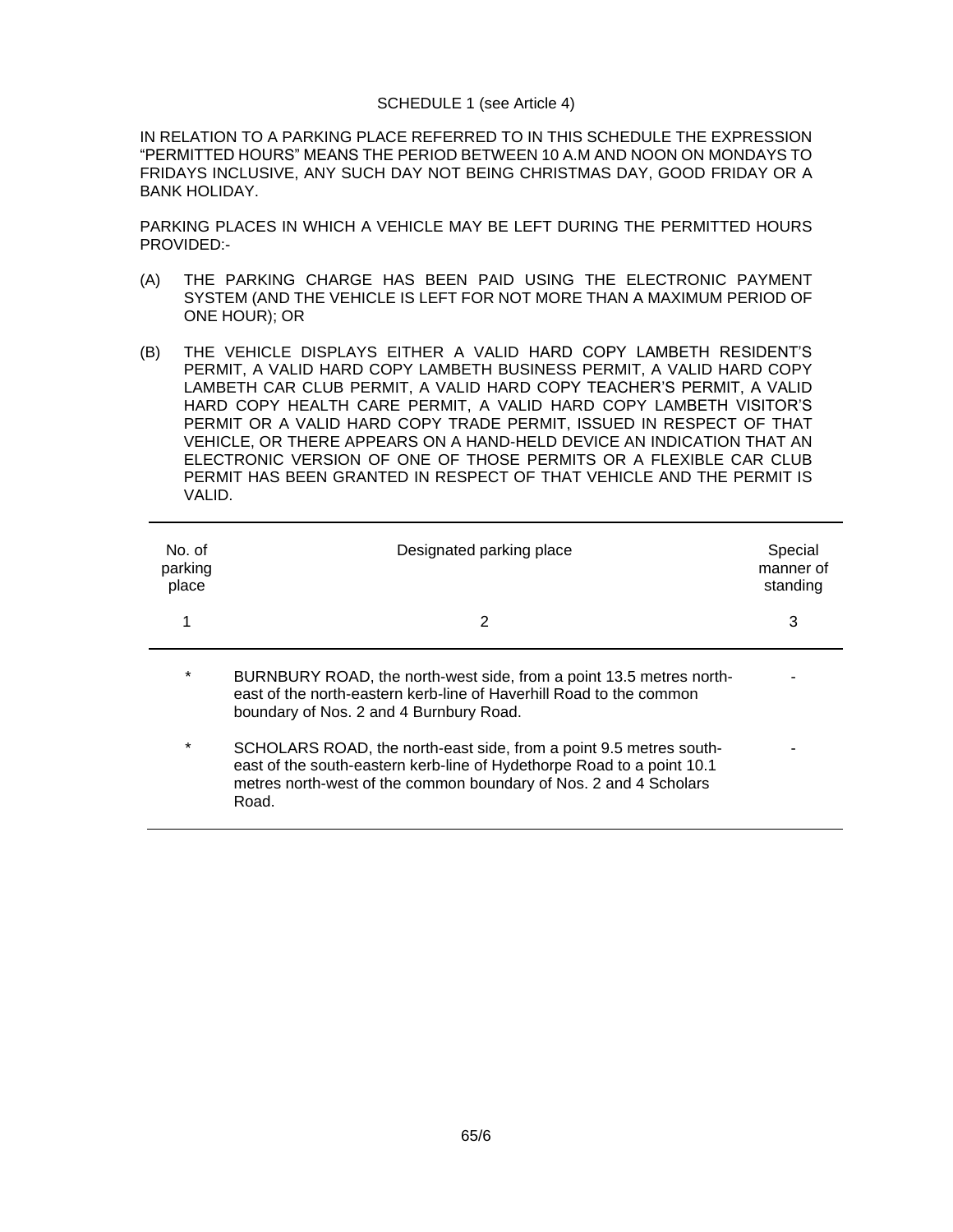# SCHEDULE 2 (see Article 4)

IN RELATION TO A PARKING PLACE REFERRED TO IN THIS SCHEDULE THE EXPRESSION "PERMITTED HOURS" MEANS THE PERIOD BETWEEN 10 A.M. AND NOON ON MONDAYS TO FRIDAYS INCLUSIVE, ANY SUCH DAY NOT BEING CHRISTMAS DAY, GOOD FRIDAY OR A BANK HOLIDAY.

PARKING PLACES IN WHICH A VEHICLE MAY BE LEFT DURING THE PERMITTED HOURS PROVIDED THE VEHICLE DISPLAYS EITHER A VALID HARD COPY LAMBETH RESIDENT'S PERMIT, A VALID HARD COPY LAMBETH CAR CLUB PERMIT, A VALID HARD COPY LAMBETH VISITOR'S PERMIT OR A VALID HARD COPY TRADE PERMIT, ISSUED IN RESPECT OF THAT VEHICLE, OR THERE APPEARS ON A HAND-HELD DEVICE AN INDICATION THAT AN ELECTRONIC VERSION OF ONE OF THOSE PERMITS OR A FLEXIBLE CAR CLUB PERMIT HAS BEEN GRANTED IN RESPECT OF THAT VEHICLE AND THE PERMIT IS VALID.

| No. of<br>parking<br>place | Designated parking place                                                                                                                                                                    | Special<br>manner of<br>standing |
|----------------------------|---------------------------------------------------------------------------------------------------------------------------------------------------------------------------------------------|----------------------------------|
| 1                          | 2                                                                                                                                                                                           | 3                                |
| *                          | BURNBURY ROAD, the north-west side, from the common boundary of<br>Nos. 34 and 36 Burnbury Road to the common boundary of Nos. 14 and<br>16 Burnbury Road.                                  |                                  |
| $\ast$                     | BURNBURY ROAD, the north-west side, from the common boundary of<br>Nos. 12 and 14 Burnbury Road to a point 0.2 metres south-west of the<br>common boundary of Nos. 10 and 12 Burnbury Road. |                                  |
| $\ast$                     | CAMBRAY ROAD, the north-west side, from the common boundary of<br>Nos. 28 and 30 Cambray Road to the common boundary of Nos. 76 and<br>78 Cambray Road.                                     |                                  |
| $\ast$                     | CAMBRAY ROAD, the north-west side, from a point 6.0 metres north-<br>east of the common boundary of Nos. 76 and 78 Cambray Road north-<br>eastward for a distance of 8.0 metres.            |                                  |
| $\ast$                     | PARKTHORNE ROAD, the north-west side, from a point 7.5 metres<br>south-west of the south-western kerb-line of Queensville Road south-<br>westward for a distance of 7.2 metres.             |                                  |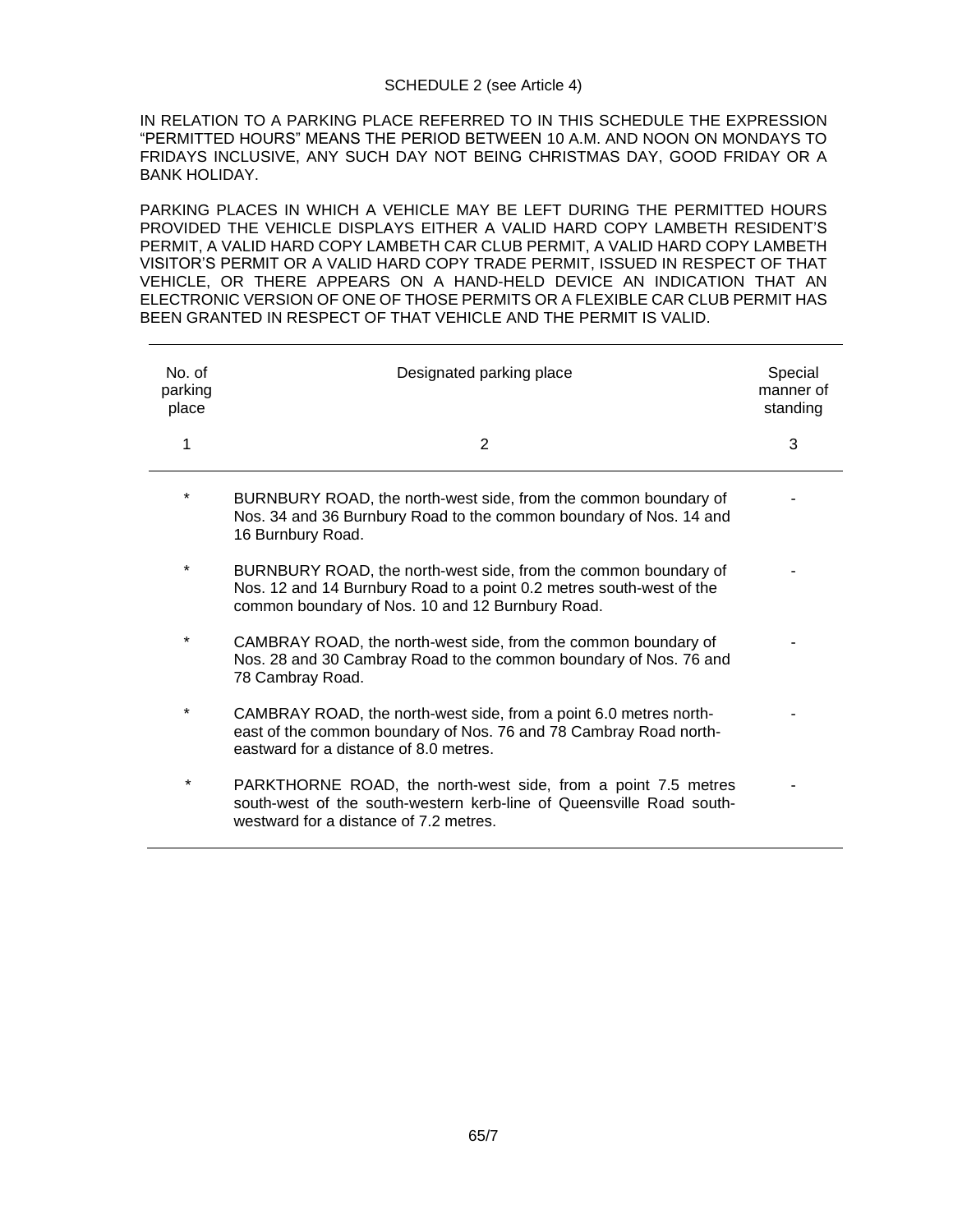#### SCHEDULE 3 (see Articles 4 and 6)

## SCHEDULE 7C (see Articles 3 and 4(11))

IN RELATION TO A PARKING PLACE REFERRED TO IN THIS SCHEDULE THE EXPRESSION "PERMITTED HOURS" MEANS AT ANY TIME.

PARKING PLACES IN WHICH A VEHICLE MAY BE LEFT DURING THE PERMITTED HOURS PROVIDED THE VEHICLE DISPLAYS EITHER A VALID HARD COPY LAMBETH RESIDENT'S PERMIT, A VALID HARD COPY LAMBETH CAR CLUB PERMIT, A VALID HARD COPY LAMBETH VISITOR'S PERMIT OR A VALID HARD COPY TRADE PERMIT, ISSUED IN RESPECT OF THAT VEHICLE, OR THERE APPEARS ON A HAND-HELD DEVICE AN INDICATION THAT AN ELECTRONIC VERSION OF ONE OF THOSE PERMITS OR A FLEXIBLE CAR CLUB PERMIT HAS BEEN GRANTED IN RESPECT OF THAT VEHICLE AND THE PERMIT IS VALID, PROVIDED THAT THE ELECTRICAL STORAGE BATTERY OF THAT VEHICLE IS IN THE PROCESS OF BEING CHARGES FROM A MAINS ELECTRICAL SOURCE ADJACENT TO THAT PARKING PLACE.

| Parking<br>place<br>No. | Designated parking place<br>2                                                                                                                                                  | Special<br>manner of<br>standing<br>З |
|-------------------------|--------------------------------------------------------------------------------------------------------------------------------------------------------------------------------|---------------------------------------|
| 1                       | BURNBURY ROAD, the north-west side, from the common boundary of<br>Nos. 14 and 16 Burnbury Road south-westward for a distance of 6.1<br>lmetres.                               |                                       |
| 2                       | CAMBRAY ROAD, the north-west side, from the common boundary of<br>Nos. 76 and 78 Cambray Road north-eastward for a distance of 6 metres.                                       |                                       |
| 3                       | PARKTHORNE ROAD, the north-west side, from a point 14.7 metres<br>south-west of the south-western kerb-line of Queensville Road south-<br>westward for a distance of 6 metres. |                                       |